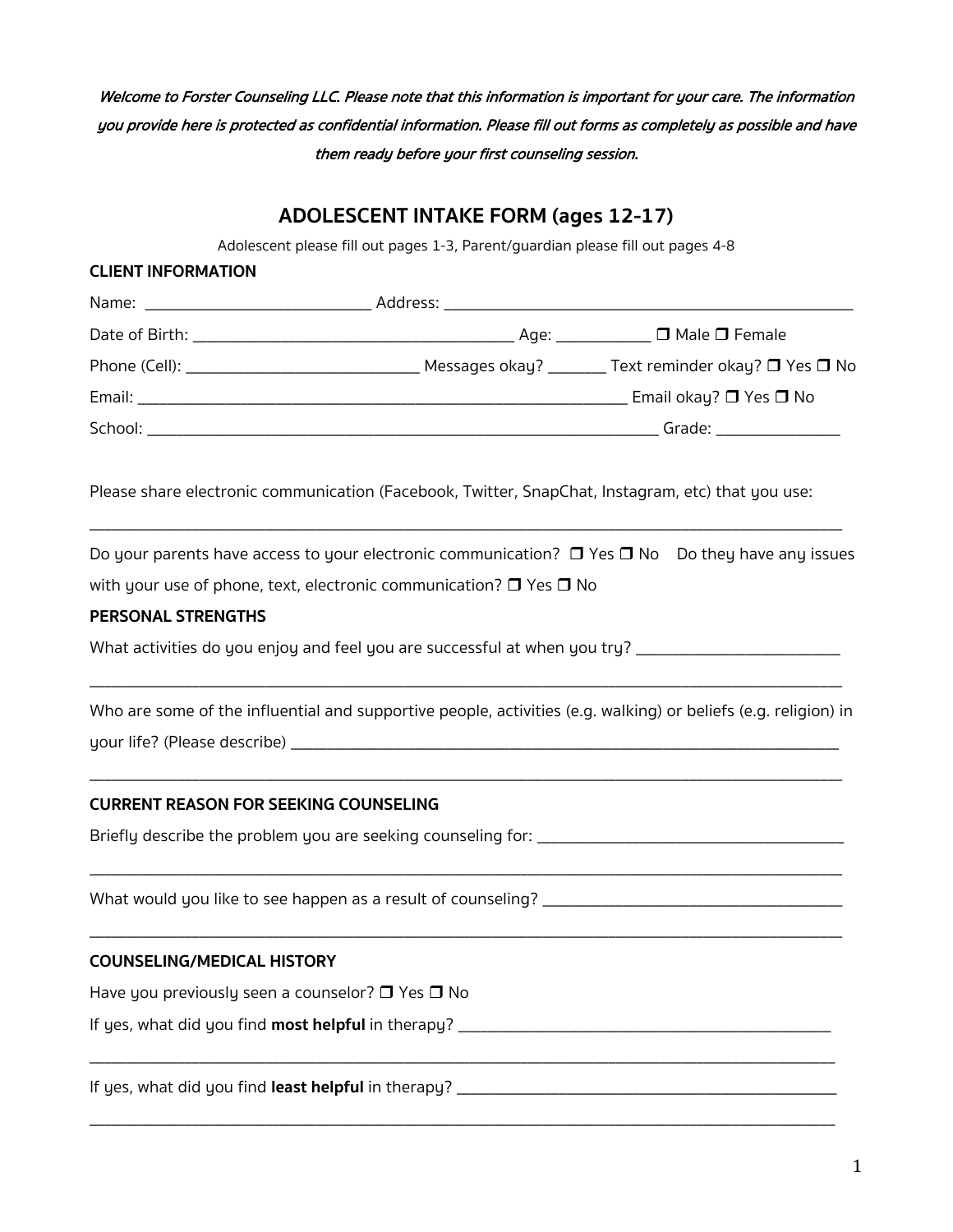# **CHEMICAL USE AND HISTORY**

| Addressed a                                                                                              |                                    |
|----------------------------------------------------------------------------------------------------------|------------------------------------|
|                                                                                                          | $\Box$ Inpatient $\Box$ Outpatient |
| Have you received any previous treatment for chemical use? $\Box$ Yes $\Box$ No                          |                                    |
| If yes, how often do you use? $\square$ Daily $\square$ Weekly $\square$ Occasionally $\square$ Rarely   |                                    |
|                                                                                                          |                                    |
|                                                                                                          |                                    |
| Do you currently use Tobacco? $\Box$ Yes $\Box$ No                                                       |                                    |
| If yes, how much do you drink? $\frac{1}{2}$ $\frac{1}{2}$ (#) per time.                                 |                                    |
| If yes, how often do you drink? $\square$ Daily $\square$ Weekly $\square$ Occasionally $\square$ Rarely |                                    |
| Do you currently use alcohol? $\Box$ Yes $\Box$ No                                                       |                                    |

#### **Adolescents**

- 1. Have you ever used more than 1 chemical at the same time to get high?  $\Box$  Yes  $\Box$  No
- 2. Do you avoid family activities so you can use?  $\Box$  Yes  $\Box$  No
- 3. Do you have a group of friends who also use?  $\Box$  Yes  $\Box$  No
- 4. Do you use to improve your emotions such as when you feel sad or depressed?  $\Box$  Yes  $\Box$  No

#### **LEGAL ISSUES**

Please list any legal issues that are affecting you or your family at present or have had a significant effect upon you in the past. \_\_\_\_\_\_\_\_\_\_\_\_\_\_\_\_\_\_\_\_\_\_\_\_\_\_\_\_\_\_\_\_\_\_\_\_\_\_\_\_\_\_\_\_\_\_\_\_\_\_\_\_\_\_\_\_\_\_\_\_\_\_\_\_\_\_\_\_\_\_\_\_\_\_\_\_

\_\_\_\_\_\_\_\_\_\_\_\_\_\_\_\_\_\_\_\_\_\_\_\_\_\_\_\_\_\_\_\_\_\_\_\_\_\_\_\_\_\_\_\_\_\_\_\_\_\_\_\_\_\_\_\_\_\_\_\_\_\_\_\_\_\_\_\_\_\_\_\_\_\_\_\_\_\_\_\_\_\_\_\_\_\_\_\_\_\_\_\_\_\_\_\_\_\_\_\_\_\_\_\_\_

#### **FAMILY HISTORY**

- 1. Are your parents married or divorced? \_\_\_\_\_\_\_\_\_\_\_\_\_\_\_\_\_\_\_\_\_\_\_\_\_\_\_\_\_\_\_\_\_\_\_\_\_\_\_\_\_\_\_\_\_\_\_\_\_\_\_\_\_\_\_\_\_\_
- 2. Do you think their relationship is good? r Yes r No \_\_\_\_\_\_\_\_\_\_\_\_\_\_\_\_\_\_\_\_\_\_\_\_\_\_\_\_\_\_\_\_\_\_\_\_\_\_\_\_\_\_\_\_
- 3. If your parents are divorced, who do you primarily live with? \_\_\_\_\_\_\_\_\_\_\_\_\_\_\_\_
- 4. How often do you see each parent? Mom\_\_\_\_\_\_\_% Dad \_\_\_\_\_\_\_\_\_%.
- 5. Did you experience any abuse as a child in your home (physical, verbal, emotional, or sexual) or outside your home?  $\Box$  Yes  $\Box$  No Please describe as much as you feel comfortable.

\_\_\_\_\_\_\_\_\_\_\_\_\_\_\_\_\_\_\_\_\_\_\_\_\_\_\_\_\_\_\_\_\_\_\_\_\_\_\_\_\_\_\_\_\_\_\_\_\_\_\_\_\_\_\_\_\_\_\_\_\_\_\_\_\_\_\_\_\_\_\_\_\_\_\_\_\_\_\_\_\_\_\_\_\_\_\_\_\_\_\_\_\_\_\_\_\_\_\_\_\_\_\_\_\_ \_\_\_\_\_\_\_\_\_\_\_\_\_\_\_\_\_\_\_\_\_\_\_\_\_\_\_\_\_\_\_\_\_\_\_\_\_\_\_\_\_\_\_\_\_\_\_\_\_\_\_\_\_\_\_\_\_\_\_\_\_\_\_\_\_\_\_\_\_\_\_\_\_\_\_\_\_\_\_\_\_\_\_\_\_\_\_\_\_\_\_\_\_\_\_\_\_\_\_\_\_\_\_\_\_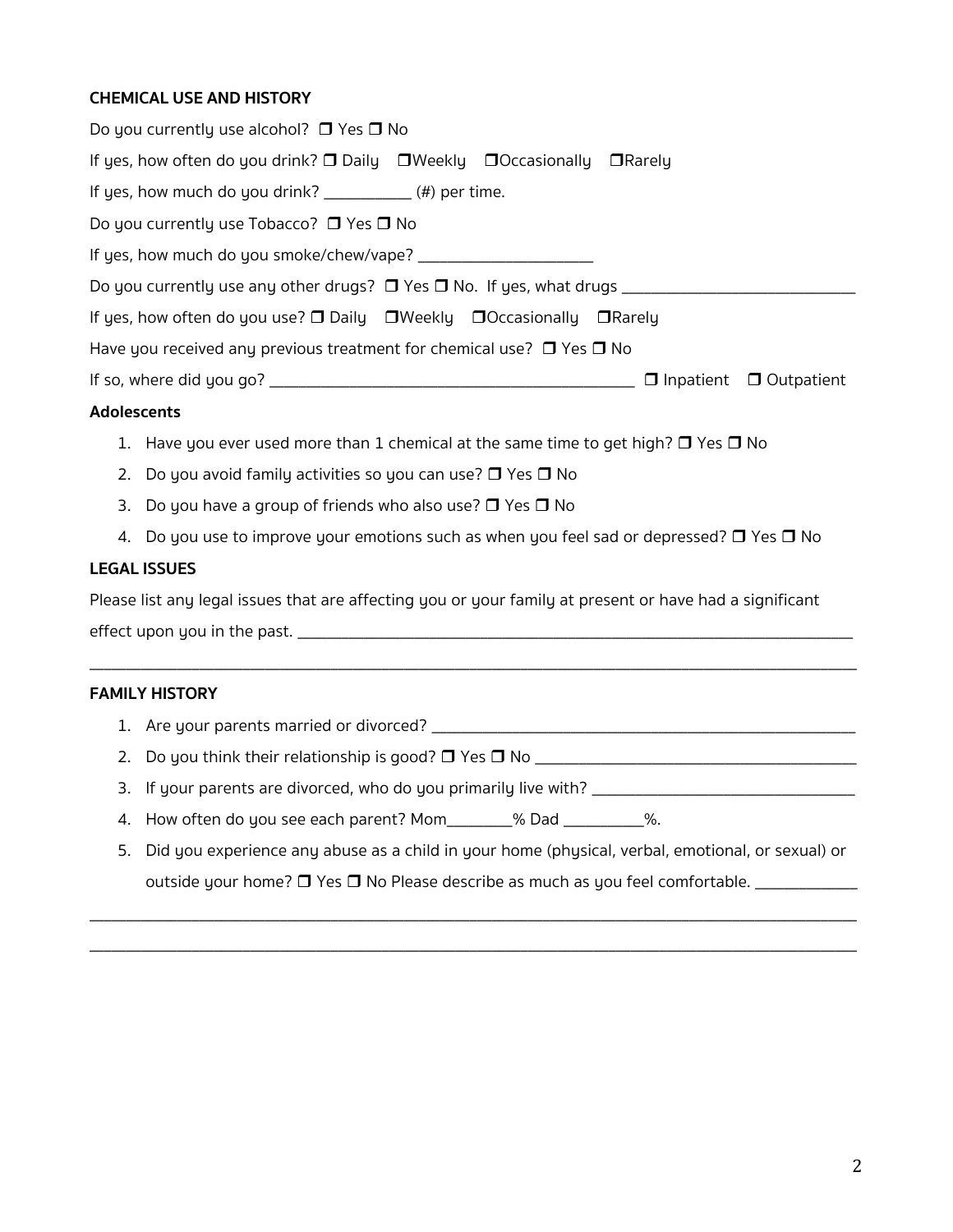**FAMILY CONCERNS (**Please check any family concerns that your family is currently experiencing)

| Fighting                          | Disagreeing about relatives |
|-----------------------------------|-----------------------------|
| Feeling distant                   | Disagreeing about friends   |
| Loss of fun                       | Alcohol use                 |
| Lack of honesty                   | Drug use                    |
| Physical fights                   | Infidelity (couple)         |
| <b>Education problems</b>         | Divorce/separation          |
| Financial problems                | Issues regarding remarriage |
| Death of a family member          | Birth of a sibling          |
| Abuse/neglect                     | Birth of a child            |
| Inadequate housing/feeling unsafe | Inadequate health insurance |
| Job change or job dissatisfaction | Other                       |

Other concerns not listed above \_\_\_\_\_\_\_\_\_\_\_\_\_\_\_\_\_\_\_\_\_\_\_\_\_\_\_\_\_\_\_\_\_\_\_\_\_\_\_\_\_\_\_\_\_\_\_\_\_\_\_\_\_\_\_\_\_\_\_\_\_\_\_\_\_\_\_\_\_\_\_\_\_

#### **PEER RELATIONS**

- 1.How do you consider yourself socially: \_\_\_outgoing \_\_\_\_ shy \_\_\_\_ depends on the situation.
- 2. Are you happy with the number of friends you have?  $\Box$  Yes  $\Box$  No
- 3. Have you ever been bullied?  $\Box$  Yes  $\Box$  No
- 4. Are your parents happy with your friends?  $\Box$  Yes  $\Box$  No
- 5. Are involved in any organized social activities (e.g. sports, scouts, music)? \_\_\_\_\_\_\_\_\_\_\_\_\_\_\_\_\_\_\_\_\_\_\_\_\_\_\_\_\_

### **SCHOOL HISTORY**

- 1. Do you like school? r Yes r No \_\_\_\_\_\_\_\_\_\_\_\_\_\_\_\_\_\_\_\_\_\_\_\_\_\_\_\_\_\_\_\_\_\_\_\_\_\_\_\_\_\_\_\_\_\_\_\_\_\_\_\_\_\_\_\_\_\_\_\_\_\_\_\_\_\_\_\_
- 2. Do you attend regularly? r Yes r No \_\_\_\_\_\_\_\_\_\_\_\_\_\_\_\_\_\_\_\_\_\_\_\_\_\_\_\_\_\_\_\_\_\_\_\_\_\_\_\_\_\_\_\_\_\_\_\_\_\_\_\_\_\_\_\_\_\_\_\_\_\_\_
- 3. What are your current grades? \_\_\_\_\_\_\_\_\_\_\_\_\_\_\_\_\_\_\_\_\_\_\_\_\_\_\_\_
- 4. Do you feel you are doing the best you can at school? r Yes r No \_\_\_\_\_\_\_\_\_\_\_\_\_\_\_\_\_\_\_\_\_\_\_\_\_\_\_\_\_\_\_\_\_
- 5. Do you feel you are safe at school? r Yes r No \_\_\_\_\_\_\_\_\_\_\_\_\_\_\_\_\_\_\_\_\_\_\_\_\_\_\_\_\_\_\_\_\_\_\_\_\_\_\_\_\_\_\_\_\_\_\_\_\_\_\_\_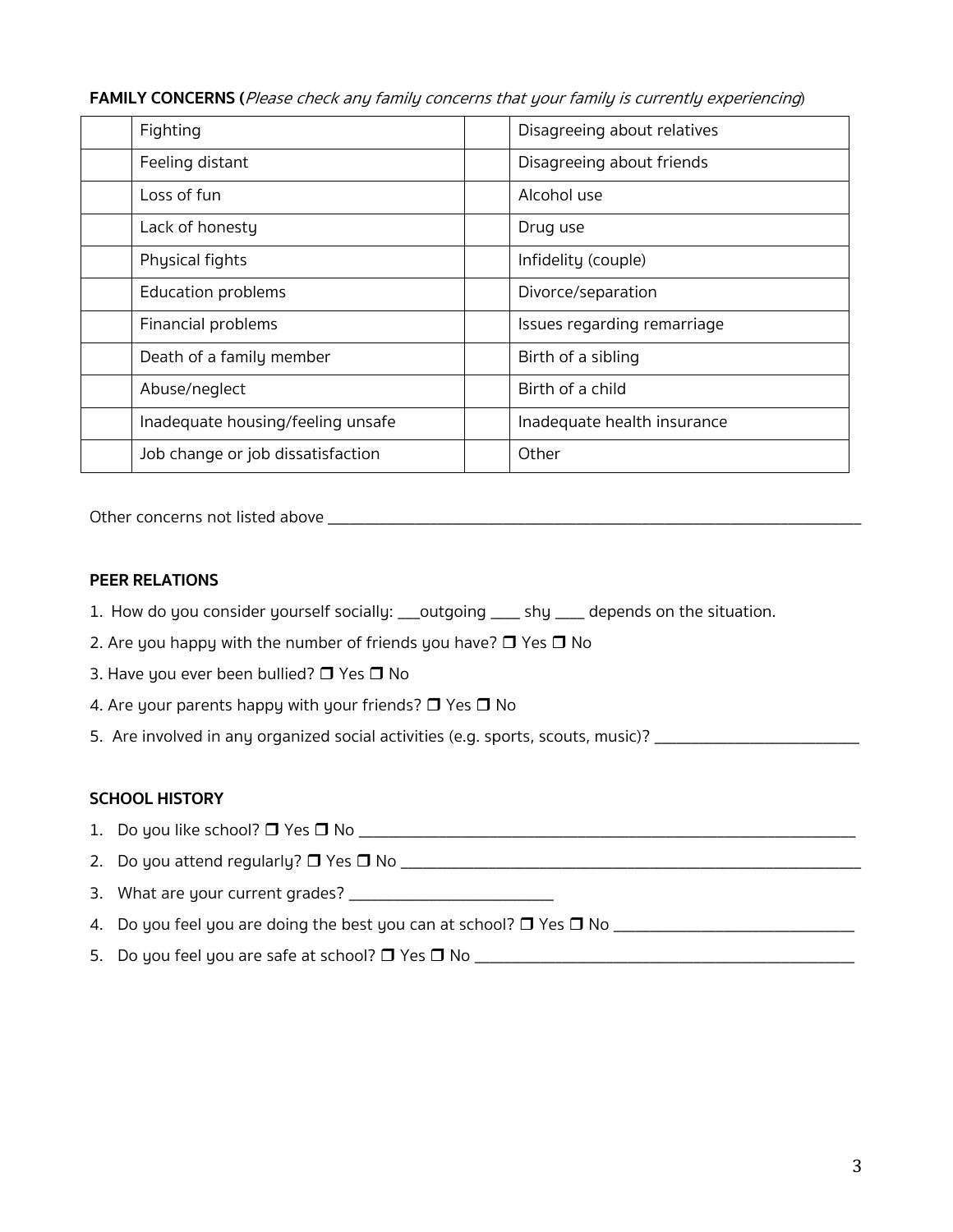# **INDIVIDUAL CONCERNS**

| <b>SYMPTOM</b>                               | <b>NONE</b> | <b>MILD</b> | <b>MOD</b> | <b>SEVERE</b> | <b>SYMPTOM</b>               | <b>NONE</b> | <b>MILD</b> | <b>MOD</b> | <b>SEVERE</b> |
|----------------------------------------------|-------------|-------------|------------|---------------|------------------------------|-------------|-------------|------------|---------------|
|                                              |             |             |            |               |                              |             |             |            |               |
| <b>SADNESS</b>                               |             |             |            |               | <b>APPETITE CHANGES</b>      |             |             |            |               |
| <b>CRYING</b>                                |             |             |            |               | <b>SOCIAL ISOLATION</b>      |             |             |            |               |
| <b>SLEEP DISTRUBANCES</b>                    |             |             |            |               | <b>PARANOID THOUGHTS</b>     |             |             |            |               |
| PROBLEMS AT HOME                             |             |             |            |               | POOR CONCENTRATION           |             |             |            |               |
| <b>HYPERACTIVITY</b>                         |             |             |            |               | <b>INDECISIVENESS</b>        |             |             |            |               |
| <b>BINGING/PURGING</b>                       |             |             |            |               | <b>LOW ENERGY</b>            |             |             |            |               |
| <b>LONELINESS</b>                            |             |             |            |               | <b>EXCESSIVE WORRY</b>       |             |             |            |               |
| <b>UNRESOLVED GUILT</b>                      |             |             |            |               | <b>LOW SELF WORTH</b>        |             |             |            |               |
| <b>IRRITABILITY</b>                          |             |             |            |               | <b>ANGER ISSUES</b>          |             |             |            |               |
| <b>NAUSEA/INDIGESTION</b>                    |             |             |            |               | <b>SPIRITUAL CONCERNS</b>    |             |             |            |               |
| <b>SOCIAL ANXIETY</b>                        |             |             |            |               | <b>HALLUCINATIONS</b>        |             |             |            |               |
| <b>SELF MUTALATION</b>                       |             |             |            |               | <b>RACING THOUGHTS</b>       |             |             |            |               |
| <b>CUTTING</b>                               |             |             |            |               | <b>RESTLESSNESS</b>          |             |             |            |               |
| <b>IMPULSIVITY</b>                           |             |             |            |               | <b>DRUG USE</b>              |             |             |            |               |
| <b>NIGHTMARES</b>                            |             |             |            |               | <b>ALCOHOL USE</b>           |             |             |            |               |
| <b>HOPELESSNESS</b>                          |             |             |            |               | <b>EASILY DISTRACTED</b>     |             |             |            |               |
| <b>ELEVATED MOOD</b>                         |             |             |            |               | <b>TRAUMA FLASHBACKS</b>     |             |             |            |               |
| <b>MOOD SWINGS</b>                           |             |             |            |               | <b>OBSESSIVE THOUGHTS</b>    |             |             |            |               |
| <b>DISORGANIZED</b>                          |             |             |            |               | <b>PANIC ATTACKS</b>         |             |             |            |               |
| <b>ANOREXIA</b>                              |             |             |            |               | <b>FEELING ANXIOUS</b>       |             |             |            |               |
| <b>GRIEF</b>                                 |             |             |            |               | <b>FEELING PANICKY</b>       |             |             |            |               |
| <b>PHOBIAS</b>                               |             |             |            |               | <b>SUICIDAL THOUGHTS</b>     |             |             |            |               |
| <b>HEADACHES</b>                             |             |             |            |               | <b>PAST SUICIDE ATTEMPTS</b> |             |             |            |               |
| <b>WEIGHT CHANGES</b><br>(UNPLANNED CHANGES) |             |             |            |               | <b>OTHER</b>                 |             |             |            |               |

# **\*We would like you to know that we have worked with a lot of adolescents and that we respect your**

**privacy and we hope to create an atmosphere where you feel comfortable sharing.**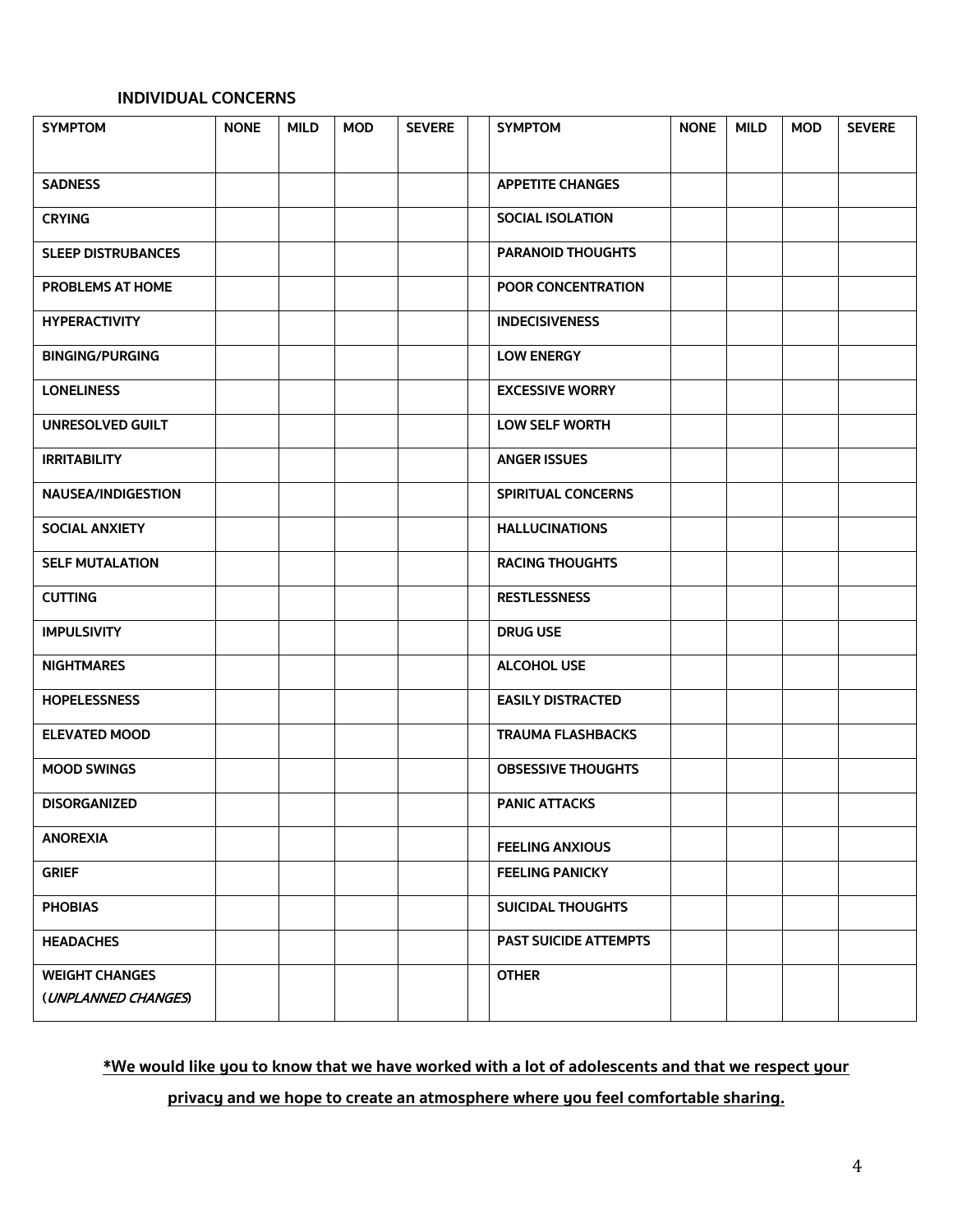# Welcome to Forster Counseling LLC. Please note that this information is important for your care. The information you provide here is protected as confidential information. Please fill out forms as completely as possible and have them ready before your first counseling session.

#### **ADOLESCENT INTAKE FORM (PARENT SECTION)**

| Adolescent's Name: Name and the contract of the contract of the contract of the contract of the contract of the |                           |
|-----------------------------------------------------------------------------------------------------------------|---------------------------|
|                                                                                                                 | $\Box$ Male $\Box$ Female |
|                                                                                                                 |                           |
| Religious Preference:                                                                                           |                           |

### **CURRENT HOUSEHOLD AND FAMILY INFORMATION**

| Name | Relationship      | Age | Sex | Type        | Living    |
|------|-------------------|-----|-----|-------------|-----------|
|      | (parent, sibling, |     |     | (bio, step, | with you? |
|      | etc)              |     |     | etc)        | Y/N       |
|      |                   |     |     |             |           |
|      |                   |     |     |             |           |
|      |                   |     |     |             |           |
|      |                   |     |     |             |           |
|      |                   |     |     |             |           |
|      |                   |     |     |             |           |
|      |                   |     |     |             |           |

\_\_\_\_\_\_\_\_\_\_\_\_\_\_\_\_\_\_\_\_\_\_\_\_\_\_\_\_\_\_\_\_\_\_\_\_\_\_\_\_\_\_\_\_\_\_\_\_\_\_\_\_\_\_\_\_\_\_\_\_\_\_\_\_\_\_\_\_\_\_\_\_\_\_\_\_\_\_\_\_\_\_\_\_\_\_\_\_\_\_\_\_\_\_\_\_\_\_\_\_\_\_\_\_\_ \_\_\_\_\_\_\_\_\_\_\_\_\_\_\_\_\_\_\_\_\_\_\_\_\_\_\_\_\_\_\_\_\_\_\_\_\_\_\_\_\_\_\_\_\_\_\_\_\_\_\_\_\_\_\_\_\_\_\_\_\_\_\_\_\_\_\_\_\_\_\_\_\_\_\_\_\_\_\_\_\_\_\_\_\_\_\_\_\_\_\_\_\_\_\_\_\_\_\_\_\_\_\_\_\_

\_\_\_\_\_\_\_\_\_\_\_\_\_\_\_\_\_\_\_\_\_\_\_\_\_\_\_\_\_\_\_\_\_\_\_\_\_\_\_\_\_\_\_\_\_\_\_\_\_\_\_\_\_\_\_\_\_\_\_\_\_\_\_\_\_\_\_\_\_\_\_\_\_\_\_\_\_\_\_\_\_\_\_\_\_\_\_\_\_\_\_\_\_\_\_\_\_\_\_\_\_\_\_\_\_

\_\_\_\_\_\_\_\_\_\_\_\_\_\_\_\_\_\_\_\_\_\_\_\_\_\_\_\_\_\_\_\_\_\_\_\_\_\_\_\_\_\_\_\_\_\_\_\_\_\_\_\_\_\_\_\_\_\_\_\_\_\_\_\_\_\_\_\_\_\_\_\_\_\_\_\_\_\_\_\_\_\_\_\_\_\_\_\_\_\_\_\_\_\_\_\_\_\_\_\_\_\_\_\_\_

\_\_\_\_\_\_\_\_\_\_\_\_\_\_\_\_\_\_\_\_\_\_\_\_\_\_\_\_\_\_\_\_\_\_\_\_\_\_\_\_\_\_\_\_\_\_\_\_\_\_\_\_\_\_\_\_\_\_\_\_\_\_\_\_\_\_\_\_\_\_\_\_\_\_\_\_\_\_\_\_\_\_\_\_\_\_\_\_\_\_\_\_\_\_\_\_\_\_\_\_\_\_\_\_\_

\_\_\_\_\_\_\_\_\_\_\_\_\_\_\_\_\_\_\_\_\_\_\_\_\_\_\_\_\_\_\_\_\_\_\_\_\_\_\_\_\_\_\_\_\_\_\_\_\_\_\_\_\_\_\_\_\_\_\_\_\_\_\_\_\_\_\_\_\_\_\_\_\_\_\_\_\_\_\_\_\_\_\_\_\_\_\_\_\_\_\_\_\_\_\_\_\_\_\_\_\_\_\_\_\_

**(If additional space is need please list on the back of page)**

### **Current Reason for Seeking Counseling for Your Adolescent.**

Briefly describe the problem for which your adolescent is seeking counseling for:

What would you like to see happen as a result of counseling?

What is most concerning right now?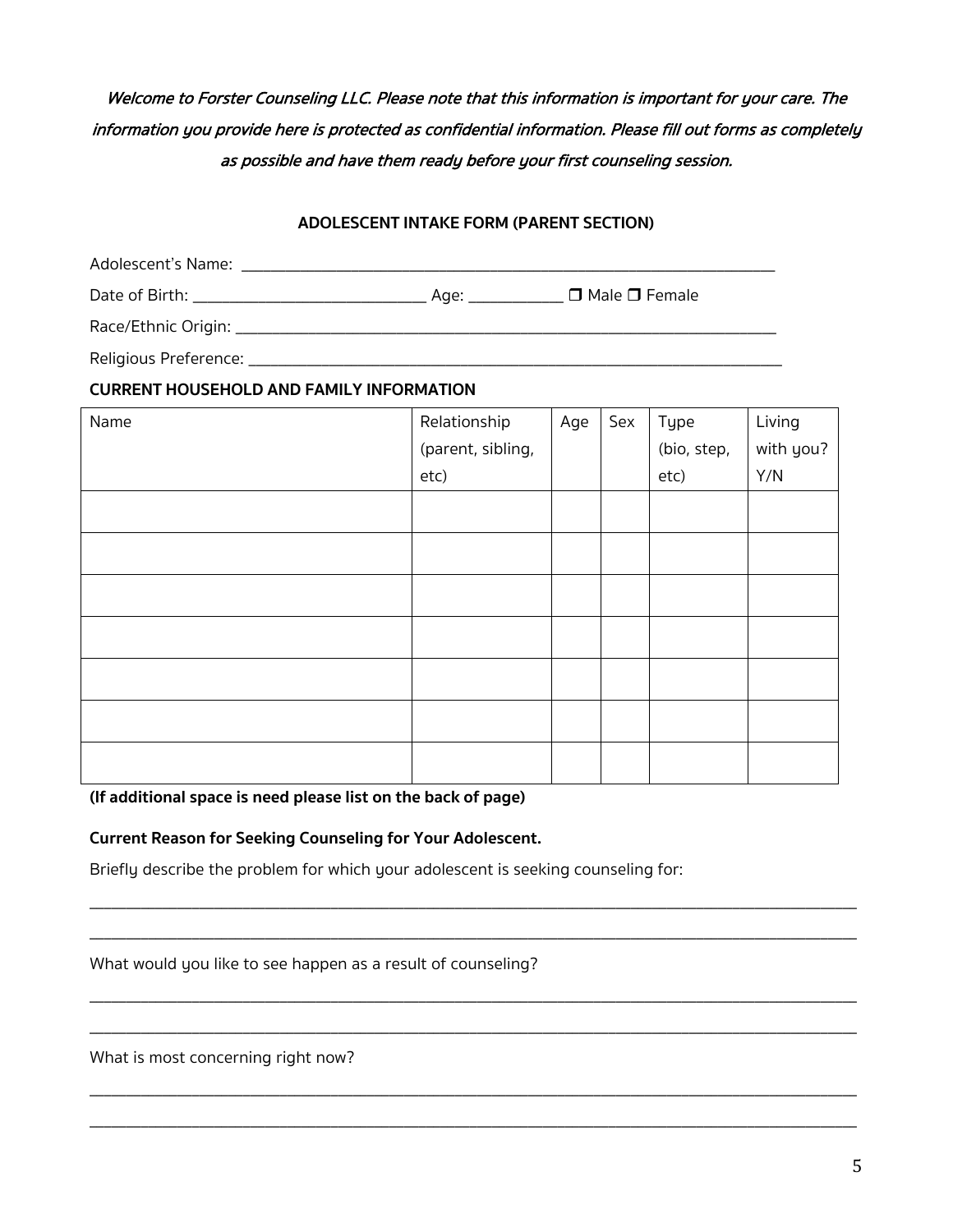# **CHILD'S DEVELOPMENT**

| 1. | Were there any complications with the pregnancy or delivery of your child? $\square$ Yes $\square$ No If yes, |             |                       |  |  |  |  |  |  |  |
|----|---------------------------------------------------------------------------------------------------------------|-------------|-----------------------|--|--|--|--|--|--|--|
|    | 2. Did your child have health problems at birth? $\Box$ Yes $\Box$ No                                         |             |                       |  |  |  |  |  |  |  |
|    |                                                                                                               |             |                       |  |  |  |  |  |  |  |
|    | 3. Did your child experience any developmental delays (e.g. toilet training, walking, talking)?               |             |                       |  |  |  |  |  |  |  |
|    |                                                                                                               |             |                       |  |  |  |  |  |  |  |
|    | 4. Did your child have any unusual behaviors or problems prior to age 3? D Yes D No. If yes, describe:        |             |                       |  |  |  |  |  |  |  |
| 5. | Has your child experienced emotional, physical, or sexual abuse?                                              |             |                       |  |  |  |  |  |  |  |
|    |                                                                                                               |             |                       |  |  |  |  |  |  |  |
|    | <b>COUNSELING HISTORY</b>                                                                                     |             |                       |  |  |  |  |  |  |  |
|    | Has your son or daughter previously seen a counselor? $\Box$ Yes $\Box$ No                                    |             |                       |  |  |  |  |  |  |  |
|    |                                                                                                               |             |                       |  |  |  |  |  |  |  |
|    |                                                                                                               |             |                       |  |  |  |  |  |  |  |
|    | Does your son or daughter have a previous mental health diagnosis? ________________________________           |             |                       |  |  |  |  |  |  |  |
|    |                                                                                                               |             |                       |  |  |  |  |  |  |  |
|    |                                                                                                               |             |                       |  |  |  |  |  |  |  |
|    | Has your son or daughter used psychiatric services? $\Box$ Yes $\Box$ No                                      |             |                       |  |  |  |  |  |  |  |
|    |                                                                                                               |             |                       |  |  |  |  |  |  |  |
|    |                                                                                                               |             |                       |  |  |  |  |  |  |  |
|    | Has your son or daughter taken medication for a mental health concern? $\Box$ Yes $\Box$ No                   |             |                       |  |  |  |  |  |  |  |
|    | Name of medication                                                                                            | Dates taken | Was it helpful? (Y/N) |  |  |  |  |  |  |  |
|    |                                                                                                               |             |                       |  |  |  |  |  |  |  |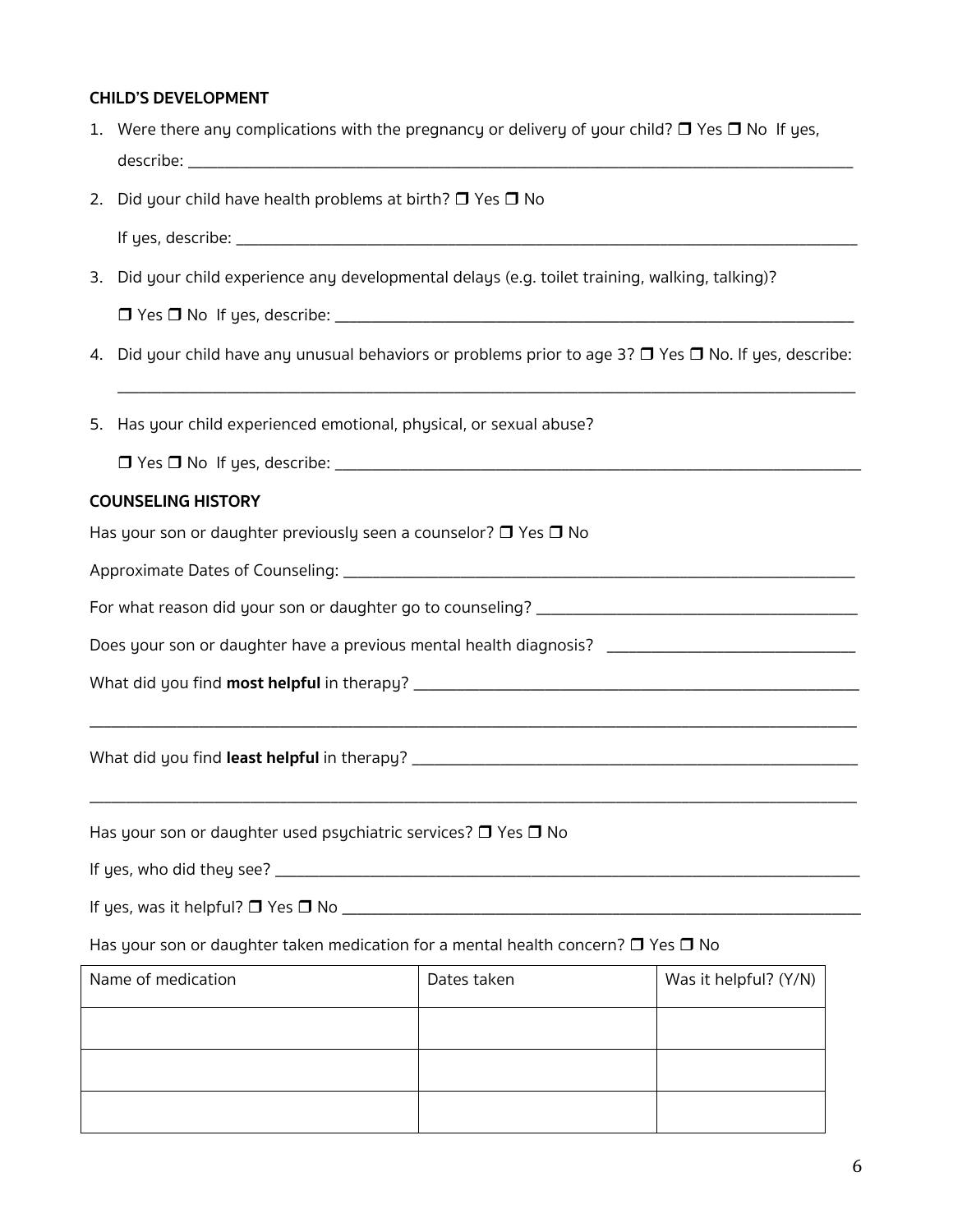Does your son or daughter have other medical concerns or previous hospitalizations?  $\Box$  Yes  $\Box$  No

If so, please describe. \_\_\_\_\_\_\_\_\_\_\_\_\_\_\_\_\_\_\_\_\_\_\_\_\_\_\_\_\_\_\_\_\_\_\_\_\_\_\_\_\_\_\_\_\_\_\_\_\_\_\_\_\_\_\_\_\_\_\_\_\_\_\_\_\_\_\_\_\_\_\_\_\_\_\_\_\_\_\_\_\_\_\_

# **CHEMICAL USE**

Do you have any concerns with your son or daughter using alcohol or drugs?  $\Box$  Yes  $\Box$  No

If yes, please explain your concern: \_\_\_\_\_\_\_\_\_\_\_\_\_\_\_\_\_\_\_\_\_\_\_\_\_\_\_\_\_\_\_\_\_\_\_\_\_\_\_\_\_\_\_\_\_\_\_\_\_\_\_\_\_\_\_\_\_\_\_\_\_\_\_\_\_\_\_\_\_

## **INTERNET/ELECTRONIC COMMUNICATIONS USAGE**

Do you have any concerns with your son or daughter using the internet or electronic communication

\_\_\_\_\_\_\_\_\_\_\_\_\_\_\_\_\_\_\_\_\_\_\_\_\_\_\_\_\_\_\_\_\_\_\_\_\_\_\_\_\_\_\_\_\_\_\_\_\_\_\_\_\_\_\_\_\_\_\_\_\_\_\_\_\_\_\_\_\_\_\_\_\_\_\_\_\_\_\_\_\_\_\_\_\_\_\_\_\_\_\_\_\_\_\_\_\_\_\_\_\_\_\_\_\_

such as Facebook, Snapchat, Instagram, Twitter, texting etc?  $\Box$  Yes  $\Box$  No

If yes, please explain your concern: \_\_\_\_\_\_\_\_\_\_\_\_\_\_\_\_\_\_\_\_\_\_\_\_\_\_\_\_\_\_\_\_\_\_\_\_\_\_\_\_\_\_\_\_\_\_\_\_\_\_\_\_\_\_\_\_\_\_\_\_\_\_\_\_\_\_\_\_\_

### **LEGAL ISSUES**

Please list any legal issues that are affecting you or your family, son or daughter, at present, or have had a significant effect upon you or your son or daughter in the past.

\_\_\_\_\_\_\_\_\_\_\_\_\_\_\_\_\_\_\_\_\_\_\_\_\_\_\_\_\_\_\_\_\_\_\_\_\_\_\_\_\_\_\_\_\_\_\_\_\_\_\_\_\_\_\_\_\_\_\_\_\_\_\_\_\_\_\_\_\_\_\_\_\_\_\_\_\_\_\_\_\_\_\_\_\_\_\_\_\_\_\_\_\_\_\_\_\_\_\_\_\_\_\_\_\_

\_\_\_\_\_\_\_\_\_\_\_\_\_\_\_\_\_\_\_\_\_\_\_\_\_\_\_\_\_\_\_\_\_\_\_\_\_\_\_\_\_\_\_\_\_\_\_\_\_\_\_\_\_\_\_\_\_\_\_\_\_\_\_\_\_\_\_\_\_\_\_\_\_\_\_\_\_\_\_\_\_\_\_\_\_\_\_\_\_\_\_\_\_\_\_\_\_\_\_\_\_\_\_\_\_

### **FAMILY HISTORY**

Did you experience any abuse as a child in your home (physical, verbal, emotional, or sexual) or outside your home?  $\Box$  Yes  $\Box$  No Please describe as much as you feel comfortable.  $\Box$ 

Have you experienced any abuse in your adult life (physical, verbal, emotional, or sexual)?  $\Box$  Yes  $\Box$  No

\_\_\_\_\_\_\_\_\_\_\_\_\_\_\_\_\_\_\_\_\_\_\_\_\_\_\_\_\_\_\_\_\_\_\_\_\_\_\_\_\_\_\_\_\_\_\_\_\_\_\_\_\_\_\_\_\_\_\_\_\_\_\_\_\_\_\_\_\_\_\_\_\_\_\_\_\_\_\_\_\_\_\_\_\_\_\_\_\_\_\_\_\_\_\_\_\_\_\_\_\_\_\_\_\_

\_\_\_\_\_\_\_\_\_\_\_\_\_\_\_\_\_\_\_\_\_\_\_\_\_\_\_\_\_\_\_\_\_\_\_\_\_\_\_\_\_\_\_\_\_\_\_\_\_\_\_\_\_\_\_\_\_\_\_\_\_\_\_\_\_\_\_\_\_\_\_\_\_\_\_\_\_\_\_\_\_\_\_\_\_\_\_\_\_\_\_\_\_\_\_\_\_\_\_\_\_\_\_\_\_

### **PARENT'S MARITAL STATUS** (this question refers to the biological parents' relationship)

**OSingle CMarried (legally) CONAGO CONABITATION RUPIES** rotation rocess CSeparated □Widowed □Other Length of marriage/relationship:\_\_\_\_\_\_\_\_ If divorced, how old was your child at

time of divorce?

If divorced, how much time does your child spend with each parent? Mother 3%, Father 3% (Please answer the following as best as you can, we understand that you may not be able to answer some of the questions pertaining to the other parent.)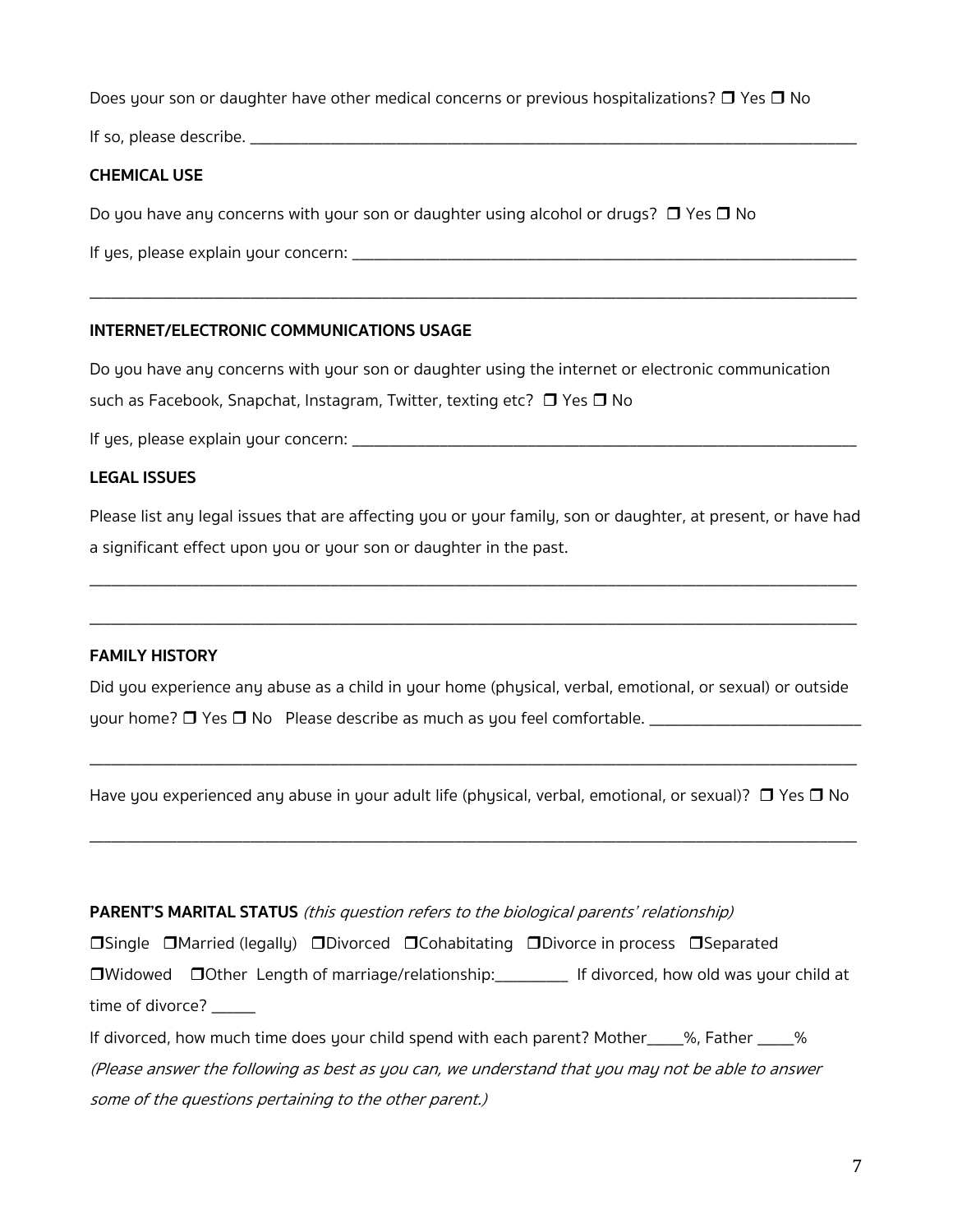| Current Status: □Single □Married □Divorced □Separated □Widowed □Other |  |
|-----------------------------------------------------------------------|--|
| Assessment of current relationship if applicable: □Poor □Fair □Good   |  |
|                                                                       |  |
|                                                                       |  |
|                                                                       |  |
|                                                                       |  |
|                                                                       |  |
| Current Status: □Single □Married □Divorced □Separated □Widowed □Other |  |
| Assessment of current relationship if applicable: □Poor □Fair □Good   |  |

# **FAMILY CONCERNS**

Please check any family concerns that your family is currently experiencing.

| Fighting                          | Disagreeing about relatives |
|-----------------------------------|-----------------------------|
| Feeling distant                   | Disagreeing about friends   |
| Loss of fun                       | Alcohol use                 |
| Lack of honesty                   | Drug use                    |
| Physical fights                   | Infidelity (couple)         |
| Education problems                | Divorce/separation          |
| Financial problems                | Issues regarding remarriage |
| Death of a family member          | Birth of a sibling          |
| Abuse/neglect                     | Birth of a child            |
| Inadequate housing/feeling unsafe | Inadequate health insurance |
| Job change or job dissatisfaction | Other                       |

\_\_\_\_\_\_\_\_\_\_\_\_\_\_\_\_\_\_\_\_\_\_\_\_\_\_\_\_\_\_\_\_\_\_\_\_\_\_\_\_\_\_\_\_\_\_\_\_\_\_\_\_\_\_\_\_\_\_\_\_\_\_\_\_\_\_\_\_\_\_\_\_\_\_\_\_\_\_\_\_\_\_\_\_\_\_\_\_\_\_\_\_\_\_\_\_\_\_\_\_\_\_\_\_\_

\_\_\_\_\_\_\_\_\_\_\_\_\_\_\_\_\_\_\_\_\_\_\_\_\_\_\_\_\_\_\_\_\_\_\_\_\_\_\_\_\_\_\_\_\_\_\_\_\_\_\_\_\_\_\_\_\_\_\_\_\_\_\_\_\_\_\_\_\_\_\_\_\_\_\_\_\_\_\_\_\_\_\_\_\_\_\_\_\_\_\_\_\_\_\_\_\_\_\_\_\_\_\_\_\_

#### **YOUR ADOLESCENT'S STRENGTHS**

What activities do you feel your son or daughter is successful at when they try? \_\_\_\_\_\_\_\_\_\_\_\_\_\_\_\_\_\_\_\_\_\_\_\_\_\_\_\_\_

What personal qualities would you say your son or daughter has? \_\_\_\_\_\_\_\_\_\_\_\_\_\_\_\_\_\_\_\_\_\_\_\_\_\_\_\_\_\_\_\_\_\_\_\_\_\_\_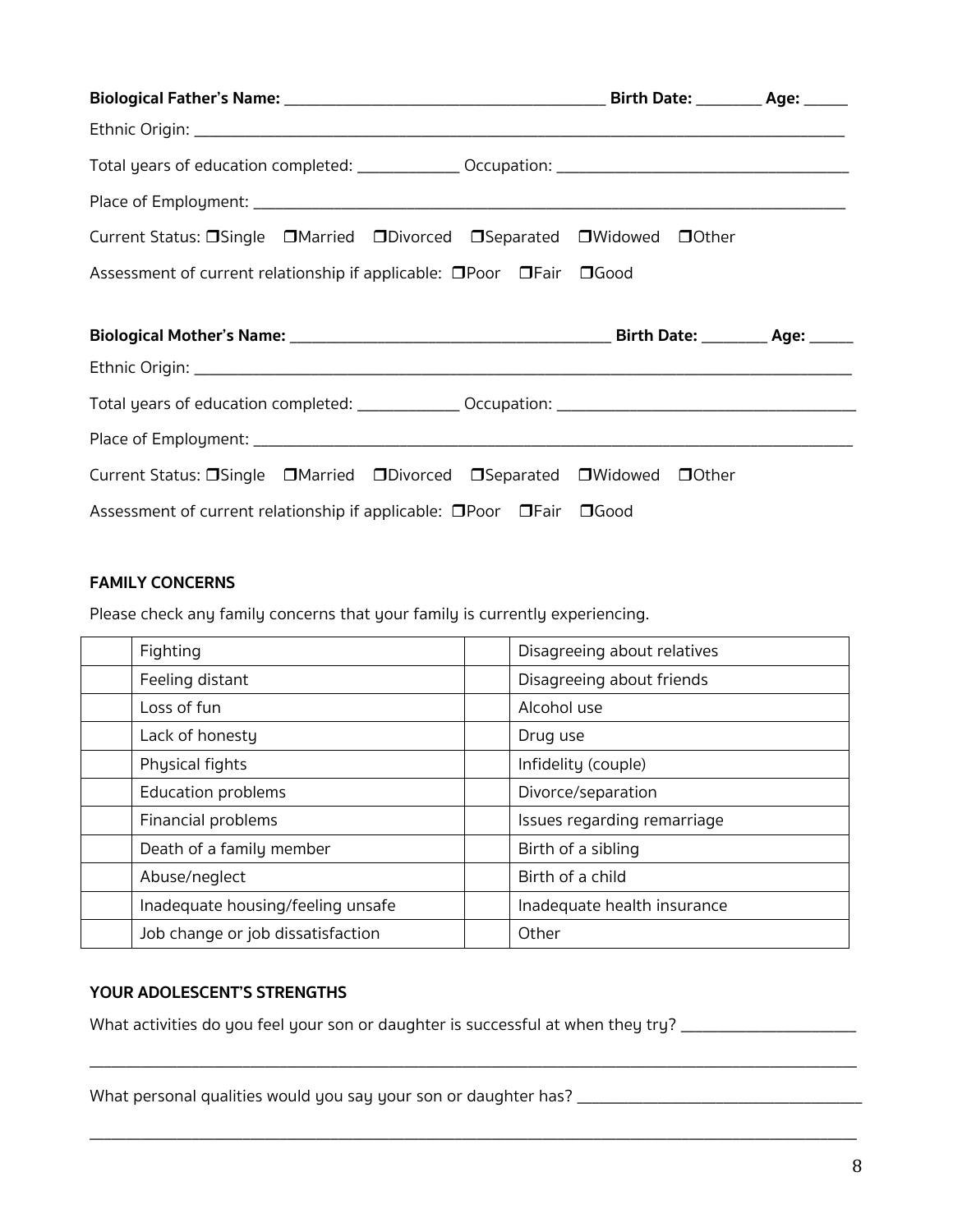Who are some of the influential and supportive people, activities (e.g. walking) or beliefs (e.g. religion) in your son or daughter's life? (Please describe) \_\_\_\_\_\_\_\_\_\_\_\_\_\_\_\_\_\_\_\_\_\_\_\_\_\_\_\_\_\_\_\_\_

\_\_\_\_\_\_\_\_\_\_\_\_\_\_\_\_\_\_\_\_\_\_\_\_\_\_\_\_\_\_\_\_\_\_\_\_\_\_\_\_\_\_\_\_\_\_\_\_\_\_\_\_\_\_\_\_\_\_\_\_\_\_\_\_\_\_\_\_\_\_\_\_\_\_\_\_\_\_\_\_\_\_\_\_\_\_\_\_\_\_\_\_\_\_\_\_\_\_\_\_\_\_\_\_\_

Is there anything else you would like to share: \_\_\_\_\_\_\_\_\_\_\_\_\_\_\_\_\_\_\_\_\_\_\_\_\_\_\_\_\_\_\_\_\_\_\_\_\_\_\_\_\_\_\_\_\_\_\_\_\_\_\_\_\_\_\_\_\_\_

#### **INDIVIDUAL CONCERNS YOU NOTICE REGARDING YOUR SON OR DAUGHTER**

| <b>SYMPTOM</b>       | <b>NONE</b> | <b>MILD</b> | <b>MOD</b> | <b>SEVERE</b> | <b>SYMPTOM</b>           | <b>NONE</b> | <b>MILD</b> | <b>MOD</b> | <b>SEVERE</b> |
|----------------------|-------------|-------------|------------|---------------|--------------------------|-------------|-------------|------------|---------------|
| SADNESS              |             |             |            |               | APPETITE CHANGES         |             |             |            |               |
| <b>CRYING</b>        |             |             |            |               | <b>WEIGHT CHANGES</b>    |             |             |            |               |
|                      |             |             |            |               | (UNPLANNED CHANGES)      |             |             |            |               |
| SLEEP DISTRUBANCES   |             |             |            |               | PARANOID THOUGHTS        |             |             |            |               |
| <b>DISSOCIATION</b>  |             |             |            |               | POOR CONCENTRATION       |             |             |            |               |
| <b>HYPERACTIVITY</b> |             |             |            |               | <b>INDECISIVENESS</b>    |             |             |            |               |
| BINGING/PURGING      |             |             |            |               | LOW ENERGY               |             |             |            |               |
| FEELING ANXIOUS      |             |             |            |               | <b>EXCESSIVE WORRRY</b>  |             |             |            |               |
| UNRESOLVED GUILT     |             |             |            |               | LOW SELF WORTH           |             |             |            |               |
| <b>IRRITABILITY</b>  |             |             |            |               | ANGER ISSUES             |             |             |            |               |
| NAUSEA/INDIGESTION   |             |             |            |               | SPIRITUAL CONCERNS       |             |             |            |               |
| SOCIAL ANXIETY       |             |             |            |               | <b>HALLUCINATIONS</b>    |             |             |            |               |
| <b>GRIEF</b>         |             |             |            |               | RACING THOUGHTS          |             |             |            |               |
| <b>CUTTING</b>       |             |             |            |               | <b>RESTLESSNESS</b>      |             |             |            |               |
| <b>IMPULSIVITY</b>   |             |             |            |               | DRUG USE                 |             |             |            |               |
| <b>NIGHTMARES</b>    |             |             |            |               | ALCOHOL USE              |             |             |            |               |
| <b>HOPELESSNESS</b>  |             |             |            |               | <b>HEADACHES</b>         |             |             |            |               |
| <b>LONELINESS</b>    |             |             |            |               | EASILY DISTRACTED        |             |             |            |               |
| MOOD SWINGS          |             |             |            |               | <b>TRAUMA FLASHBACKS</b> |             |             |            |               |
| <b>DISORGANIZED</b>  |             |             |            |               | <b>WORK ISSUES</b>       |             |             |            |               |
| ANOREXIA             |             |             |            |               | PROBLEMS AT HOME         |             |             |            |               |
| SOCIAL ISOLATION     |             |             |            |               | PANIC ATTACKS            |             |             |            |               |
| <b>PHOBIAS</b>       |             |             |            |               | SUICIDAL THOUGHTS        |             |             |            |               |
| OBSESSIVE THOUGHTS   |             |             |            |               | PAST SUICIDE ATTEMPTS    |             |             |            |               |